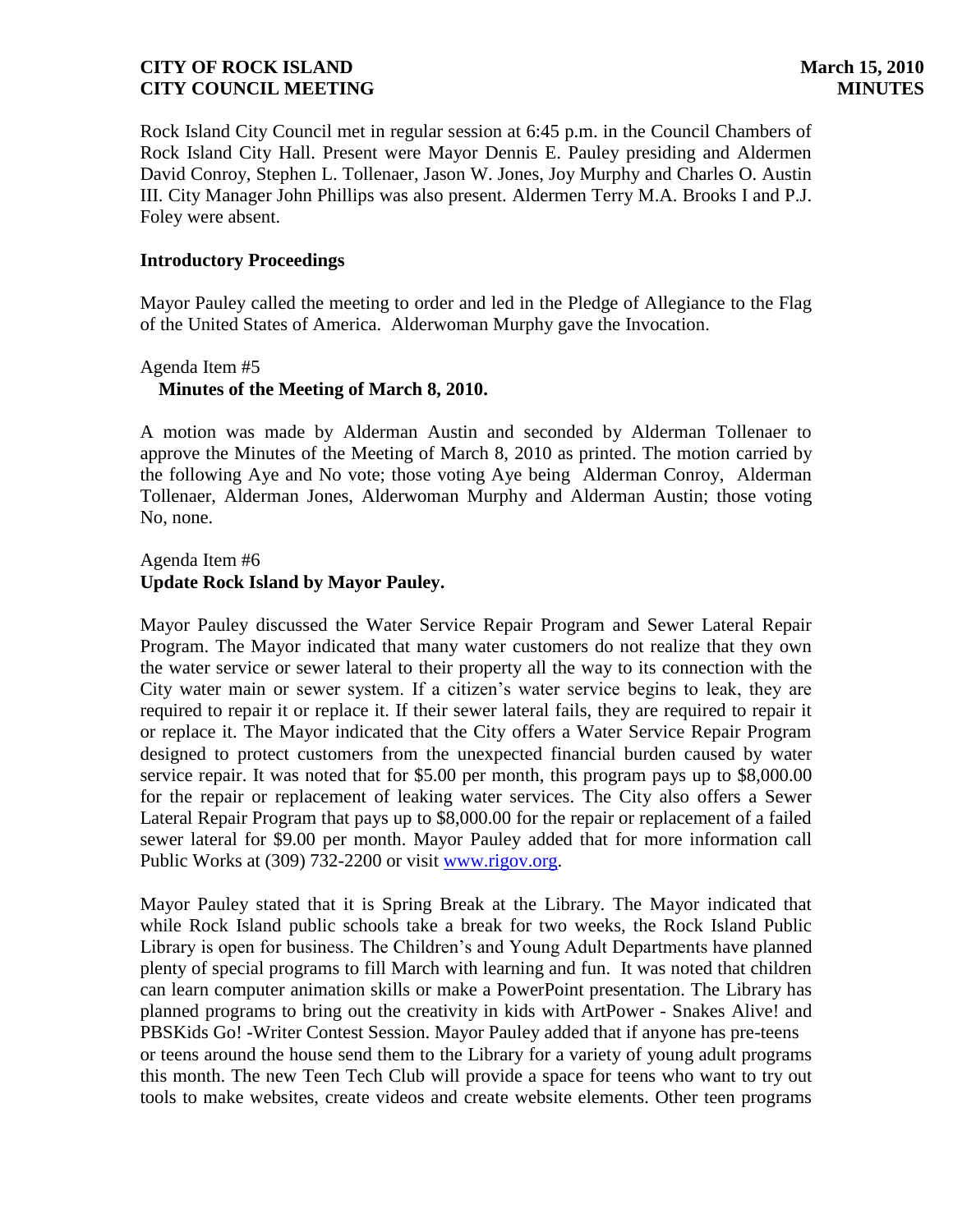offered during spring break include: Teen Book Club and Ani-Manga Club. The Mayor noted that all of the mentioned programs are free. And, if more information is needed, call the Children's Department at (309) 732-7360, the Young Adult Department at (309) 732-7330 or visit [www.rigov.org.](http://www.rigov.org/)

It was noted that the Rock Island Firefighters won the "Fire/Police Supreme Physical Challenge" held on March 6, 2010. Mayor Pauley indicated that this challenge is sponsored by Max Muscle Sports Nutrition and Acceleration Sports Performance, and is open to all local Fire and Police departments. The Mayor stated that the events included; the 40 yard dash, vertical jump, lateral sprint, bench press, treadmill endurance test and tractor tire flip. It was noted that the Rock Island Fire Department won "Best Overall Fire Department" for the second year in a row. The Mayor offered that the team members were: Brandon Baker, Jon Briggs, Darrel Devilder, Mickey Johnston, Mark Moore, Chris Rogers and Shawn Shipley.

 Mayor Pauley indicated that Police Officer testing for the City of Rock Island is open and applications are being accepted. It was noted that applicants must have completed a City of Rock Island Police Officer Application by April 5, 2010 at 5:00 p.m. to be eligible to take the agility test. Applications must be completed online at [www.rigov.org](http://www.rigov.org/) in order to be considered. It was noted that if anyone has questions, please call (309)732-2058. The Mayor commented that the physical agility test will be held on April 24, 2010 at the Pepsico Recreation Center at  $1025 \, 30^{th}$  Street between 8:00 a.m. and 11:00 a.m. It was noted that a valid driver's license must be presented on the day of the agility test. The written test is scheduled for the same day at 1:00 p.m., and the location will be announced upon successfully completing the physical agility test.

 The Mayor stated that the 2010 Census Questionnaire Assistance Centers (QAC) and Be Counted (BC) sites in Rock Island will open March 19, 2010. Both will have the extra census forms available and the QAC's will also have a census worker there 15 hours a week to give assistance and answer questions. Mayor Pauley stated that the Questionnaire Assistance Centers and Be Counted locations in Rock Island include; Augustana College Center at the corner of  $7<sup>th</sup>$  Avenue &  $38<sup>th</sup>$  Street; the Martin Luther King Community Center at  $6309<sup>th</sup>$  Street and Rock Island Main Library at  $401\,19<sup>th</sup>$  Street; It was noted that the Be Counted Sites in Rock Island include; Rock Island City Hall at 1528  $3<sup>rd</sup>$  Avenue and Rock Island Township Hall at 2827  $7<sup>th</sup>$ Avenue.

#### Agenda Item #7

### **Proclamation declaring the week of March 15 through March 21, 2010 as Brain Awareness Week.**

Mayor Pauley made reference to the Proclamation declaring the week of March 15 through March 21, 2010 as Brain Awareness Week.

Agenda #8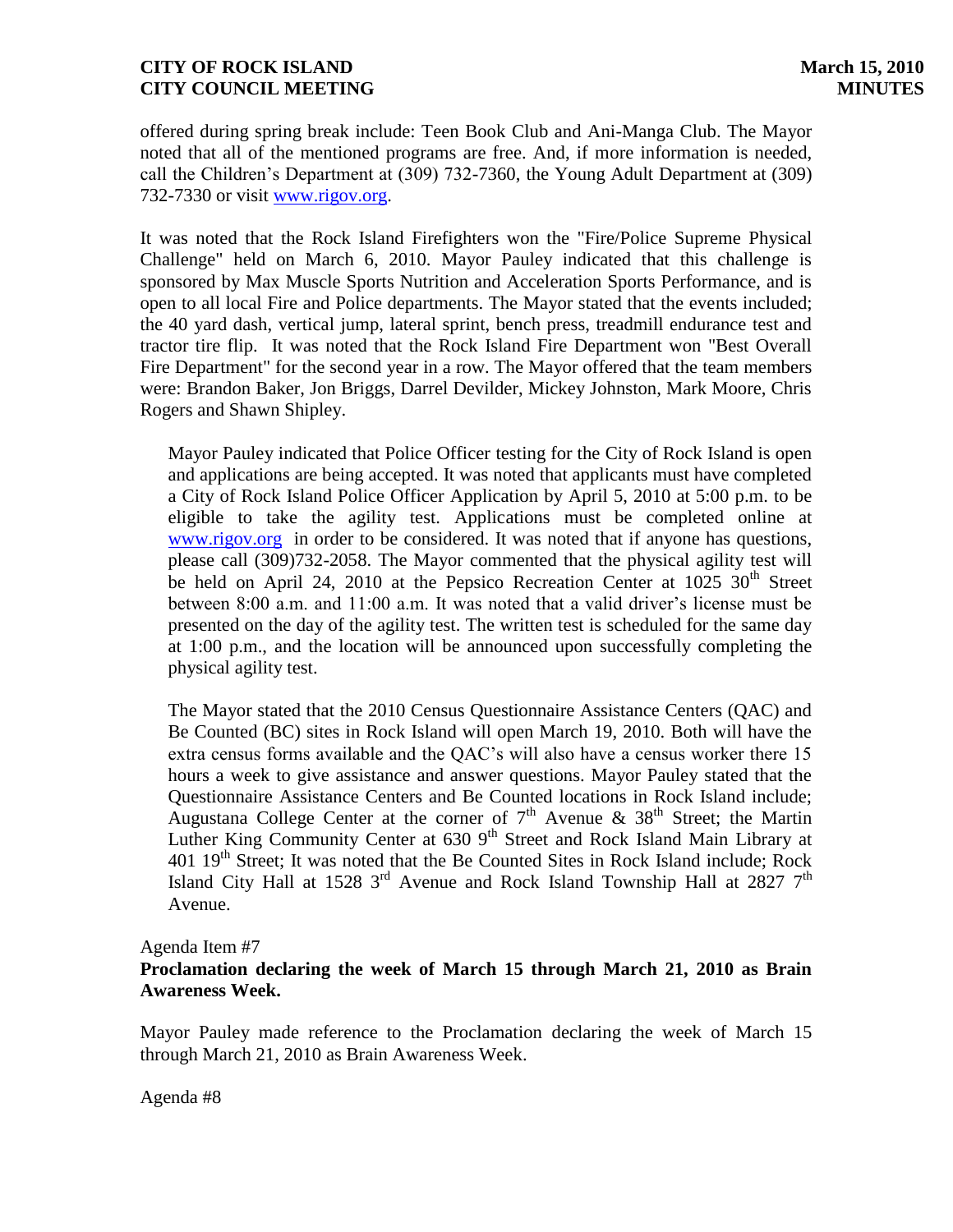## **Proclamation declaring the City of Rock Island as a committed partner with the U.S. Census Bureau to help ensure a full and accurate count in 2010.**

Mayor Pauley read the Proclamation declaring the City of Rock Island as a committed partner with the U.S. Census Bureau to help ensure a full and accurate count in 2010.

Planning and Redevelopment Administrator Alan Carmen accepted the Proclamation.

Mr. Carmen thanked the Mayor for the Proclamation and stated that the Census form should be arriving this week. Mr. Carmen urged everyone that when the form arrives to please complete it and mail it. Mr. Carmen added that it is a short 10 question form that will take approximately 10 minutes to complete.

## Agenda Item #9 **Public Hearing on the Budget for Fiscal Year 2010-2011.**

Mayor Pauley closed the regular meeting at 6:55 p.m. and opened a Public Hearing on the Budget for Fiscal Year 2010-2011.

Finance Director Bill Scott presented an overview of the 2010-2011 Budget. Mr. Scott explained that the City's top priorities are to Examine and Evaluate Alternative Revenue Sources; Promote Casino Area Development; Support the Safer Communities Task Force; Encourage Campustown Development; Establish Rock Island Housing Vision and Plan and Solidify Working Relationships.

Mr. Scott then offered Council's high priorities, which include; Determine Direction for Operation of Sunset Marina; Update and Fund the Capital Improvement Plan; Promote Development on the Andalusia Road Corridor and South along the Rock Island Parkway; Support Columbia Park Development; and Encourage Retail Development on the Blackhawk Road Corridor.

Mr. Scott stated that the proposed 2010/2011 Budget incorporates the Capital Improvement Plan, the Community Development Block Grant Program and all other City funds. It also includes resources to make substantial progress on the priorities formally mentioned. Mr. Scott stated that the budget includes the first year funding of the five (5) Year Capital Improvement Plan. Mr. Scott indicated that for this next year, slightly over \$34,000,000.00 is budgeted for capital projects and over the next five (5) years, the total is over \$58,000,000.00.

Mr. Scott indicated that the major Fiscal Year 2010/2011 capital project amounts include; The Long Term Control Plan at \$8.3 million dollars; Schwiebert Riverfront Park at \$6 million dollars; Martin Luther King Center building expansion at \$2.7 million dollars; design and construction of Old Chicago Park at \$1.6 million dollars; Fleet equipment purchases at \$1.5 million dollars; street repair projects at \$7.9 million dollars; water system improvements at \$1.9 million dollars; sewer system improvements at \$675,000.00 and the Children's Garden at \$750,000.00.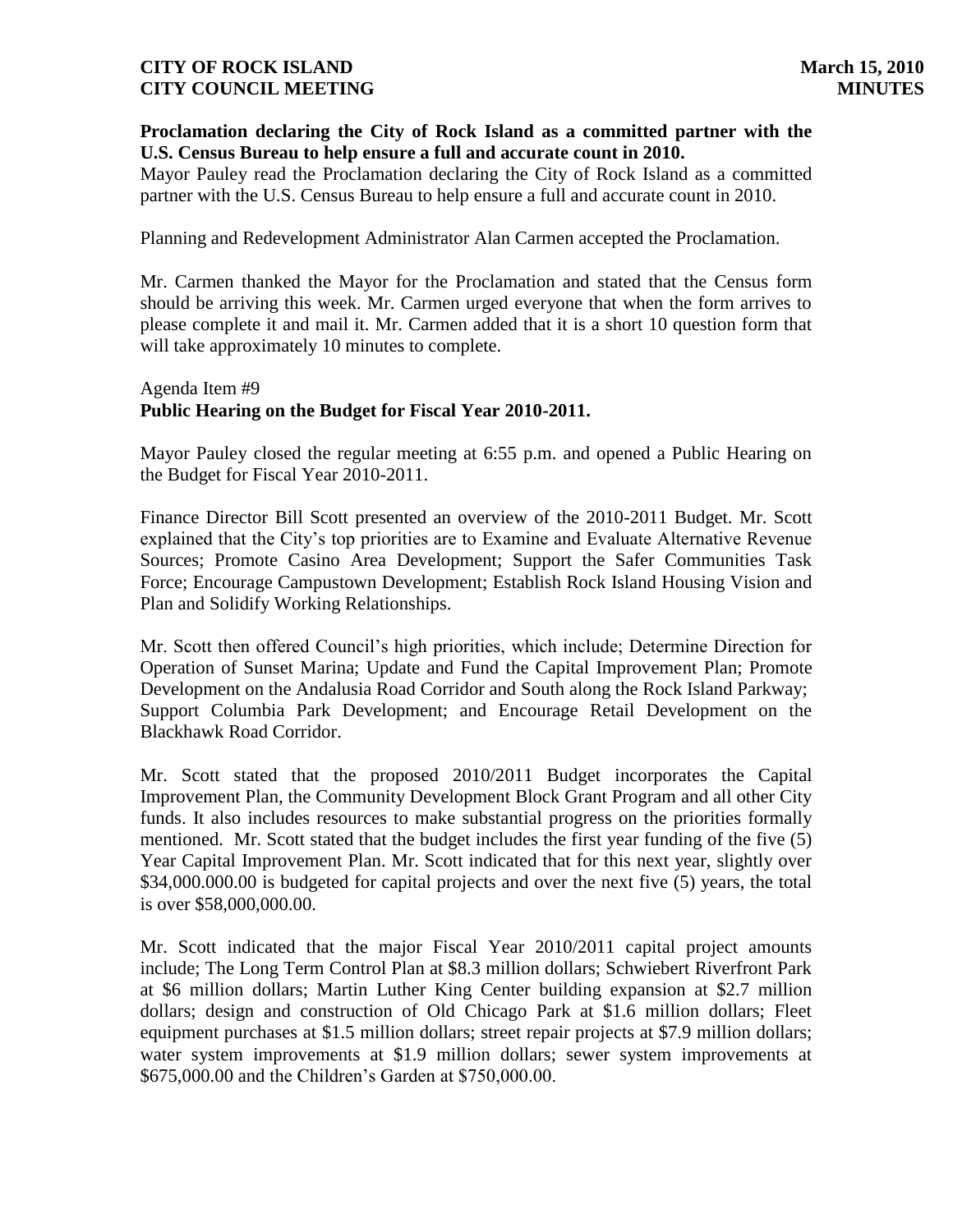Mr. Scott offered that the Fiscal Year 2010/2011 Budget is \$104,602,659.00, which is a 6% increase from the prior year. The greatest increases are in Services, which is up \$3.5 million dollars; Programs are slightly over \$2 million dollars; and Debt Service is up \$1.5 million dollars. Mr. Scott indicated that the greatest decrease is in Supplies, which is \$745,000.00.

Mr. Scott commented that there were many adjustments made to the budget after City Manager Phillips presented the budget on February 15, 2010.

Mr. Scott stated that there is no change in the Property Tax rate. It was noted that due to growth and values, the levy was increased by approximately \$160,000.00 or 1.45% from last year. Mr. Scott advised that this provided no Property Tax increase for General Fund operations. It was noted that Property Tax revenues for General Fund operations is \$569,470.00 less than it was last year. Mr. Scott indicated that the levy also provides no increase in Property Tax revenues for the Library Fund or for the Parks and Recreation Fund. Mr. Scott pointed out that the levy increases are included for pensions in which the Police pension is up \$400,370.00 and Fire is up \$327,286.00.

Mr. Scott concluded by thanking everyone that was involved in the budget process.

City Manager John Phillips addressed Council and stated that the process for reaching a balanced budget this year was more challenging in this difficult economic environment. It was noted that the initial budget was short \$2.4 million dollars due to the decrease in state revenues that the City experienced and Income Tax and Replacement Tax was down substantially. In addition, there were large increases in the pension funds. Mr. Phillips stated that with the dedicated work of the staff, the shortfall was finally narrowed down to \$1.2 million dollars. It was noted that actions taken to narrow the shortfall included; seven (7) fulltime employees were cut; delayed purchase of ambulances; delayed facility repairs; cut equipment and supply purchases; consolidated Park offices; reduced seasonal employees in several departments; reduced purchases of Library materials; reduced hours in the City Clerk's office; reduced fuel consumption; and shifted legal expenses and Police expenses to other funds.

Mr. Phillips indicated that after staff made \$1.2 million dollars in cuts, the City Council was inquired upon in December of 2009 for policy direction of how to make up the other \$1.2 million dollar shortfall. It was noted that further actions taken to close the gap included; increasing the Local Option Sales Tax by 0.5%, increasing the Hotel Motel Tax by 1%; increasing the local Gas Tax by one (.01) cent to two (.02) cents per gallon; and implementing a \$2.00 per month solid waste user fee. Mr. Phillips added that with these cuts, fees and tax increases a balanced budget was submitted.

City Manager Phillips stated that there are some concerns regarding Governor Quinn's budget message last week. It was noted that Income Tax is down over \$600,000.00 because of the state of the economy. Mr. Phillips pointed out that the proposal last week would take another \$900,000.00 out of the budget from the City. The state would keep the Income Tax for the State of Illinois. Mr. Phillips explained that the law states that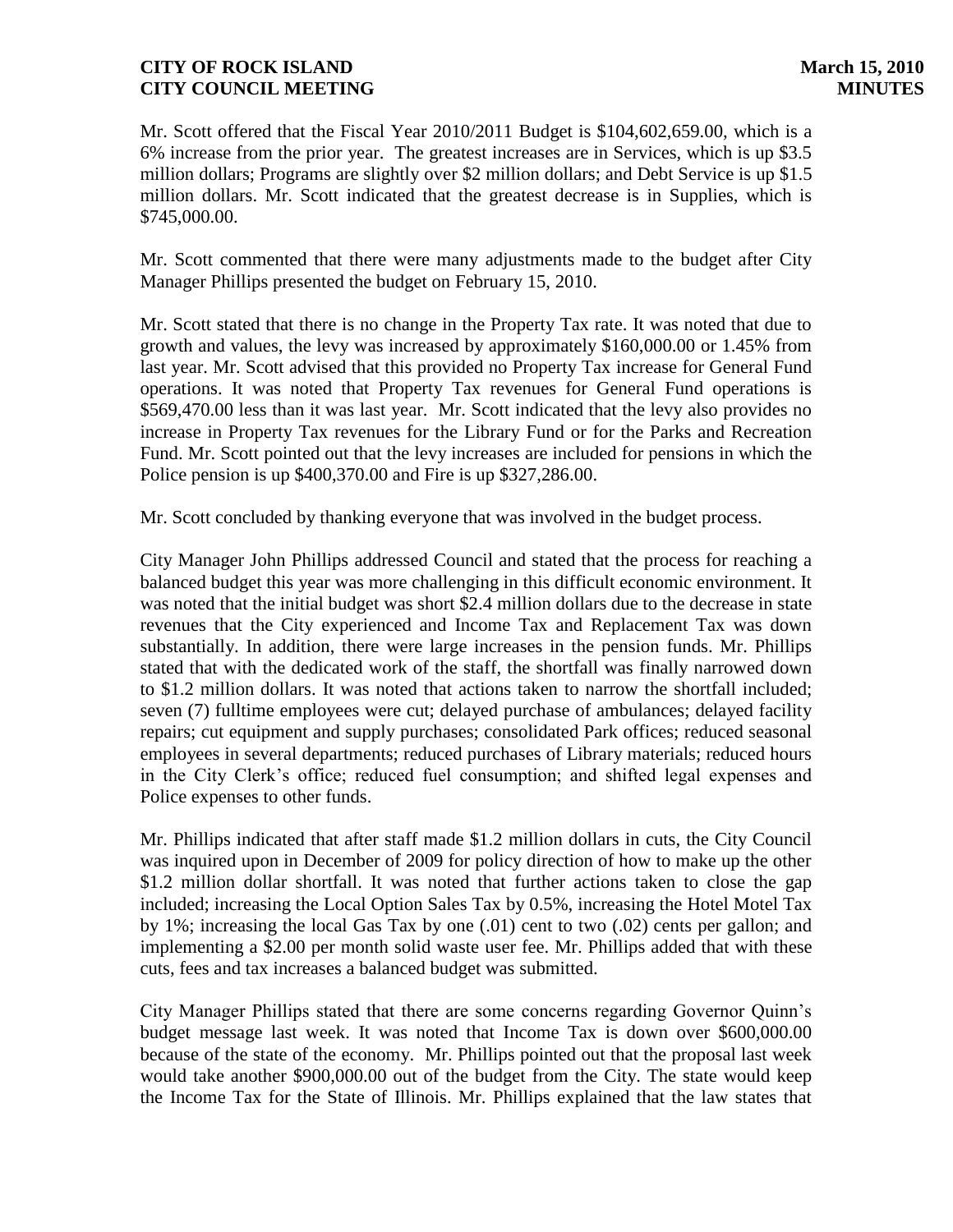one-tenth of all Income Tax goes to municipalities. This would be reduced to 7% instead of 10%. If this proposal goes through, it would become effective on July 1, 2010. Mr. Phillips indicated that a lot of cities already have their budgets adopted. Mr. Phillips stated that to suggest that the budget should be reduced by \$900,000.00 is not realistic.

It was noted that the 10% of the Income Tax is still the law in Illinois, and this is the budget that is being recommended to Council for consideration. Mr. Phillips suggested moving forward with the budget with the \$900,000.00 in it, oppose the change vigorously due to the impact it will have on local governments and the tax payers and monitor it closely. Mr. Phillips added that if there is action taken by the Legislators to remove the revenue from the budget then the City could respond with further budget cuts if needed. Mr. Phillips concluded that the budget could be modified.

Mayor Pauley advised if anyone from the audience would like to speak in regards to the Public Hearing. No one stepped forward.

With no one coming forward, Mayor Pauley closed the Public Hearing and reconvened the regular meeting at 7:10 p. m.

Agenda Item #10

## **An Ordinance adopting the Budget for the fiscal year beginning April 1, 2010 and ending March 31, 2011.**

Alderman Conroy moved and Alderman Jones seconded to consider the Ordinance. The motion carried by the following Aye and No vote: those voting Aye being Alderman Conroy, Alderman Tollenaer, Alderman Jones, Alderwoman Murphy and Alderman Austin; those voting No, none.

### Agenda Item #11

# **An Ordinance amending Chapter 11 of the Code of Ordinances regarding the regulation of development in floodplain areas.**

It was moved by Alderman Tollenaer, seconded by Alderman Conroy to consider, suspend the rules and pass the Ordinance. The motion carried by the following Aye and No vote: those voting Aye being Alderman Conroy, Alderman Tollenaer, Alderman Jones, Alderwoman Murphy and Alderman Austin; those voting No, none.

### Agenda Item #12

## **A Special Ordinance amending a Special Ordinance by establishing a change in direction of the one-way on 40th Street between 11th Avenue and 13th Avenue to a North bound one-way street for motor vehicular traffic.**

Alderman Tollenaer moved and Alderwoman Murphy seconded to consider, suspend the rules and pass the Ordinance.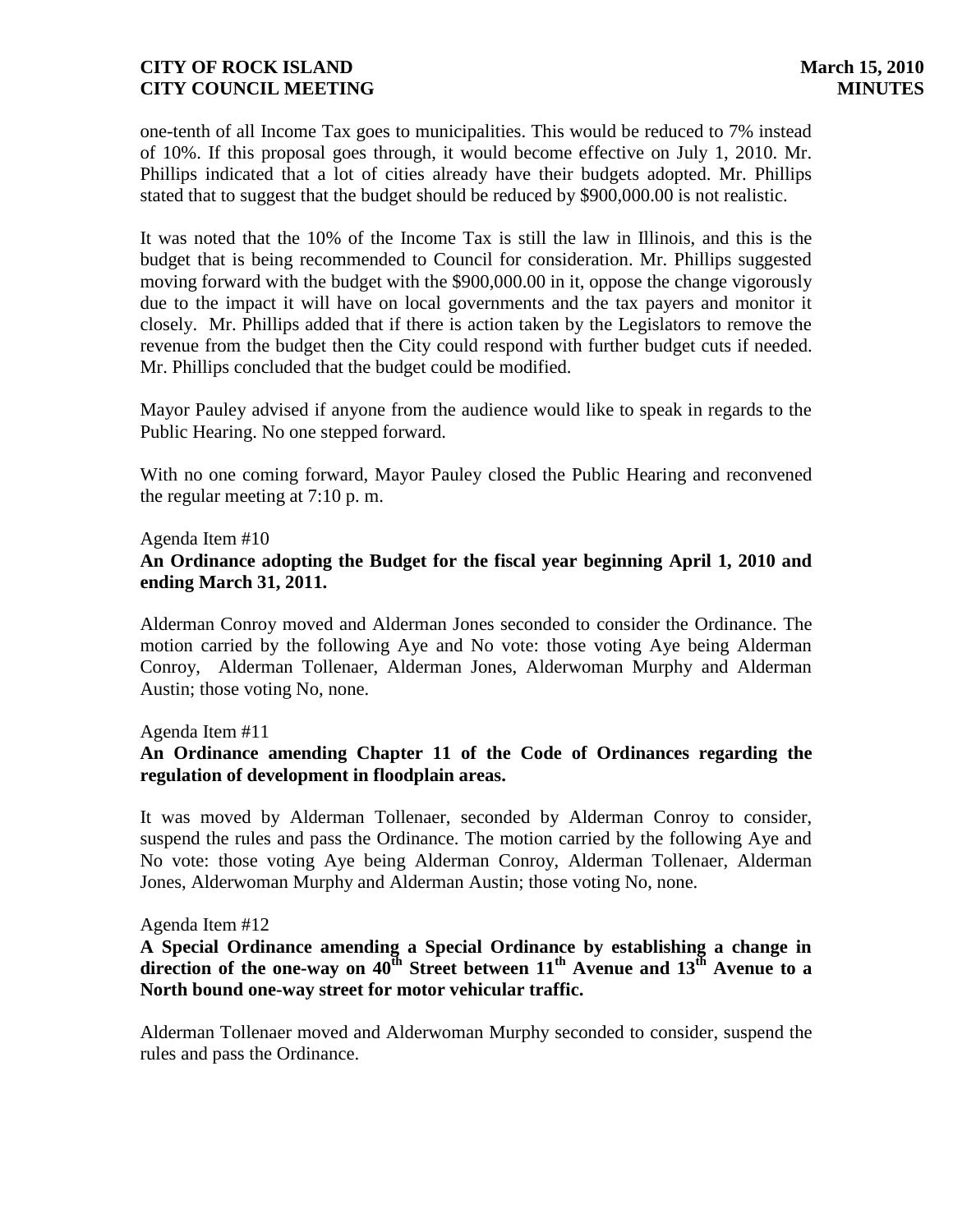Alderwoman Murphy commented that she may want to make an amendment to the motion due to this Ordinance becoming effective for May 3, 2010.

City Manager Phillips stated that the Ordinance would not become effective until the City posts the signage. The plan would be to put the signage in and unveil it on that date. Mr. Phillips commented that the City will work with Alleman High School to do this at that time.

Alderwoman Murphy stated that an amendment would not be needed.

After discussion, the motion carried by the following Aye and No vote: those voting Aye being Alderman Conroy, Alderman Tollenaer, Alderman Jones, Alderwoman Murphy and Alderman Austin; those voting No, none.

## Agenda Item #13 **CLAIMS**

It was moved by Alderman Austin, seconded by Alderman Conroy to accept the following reports and authorize payment as recommended. The motion carried by the following Aye and No vote: those voting Aye being Alderman Conroy, Alderman Tollenaer, Alderman Jones, Alderwoman Murphy and Alderman Austin; those voting No, none.

- a. Report from the Administrative Services Department regarding payment in the amount of \$21,155.57 to Class Software for the Active Network annual maintenance. (024)
- b. Report from the Public Works Department regarding payment in the amount of \$3,569.30 to Allied Municipal Supply for traffic sign posts and materials purchased through the Bi-State Joint Purchasing Council. (052)
- c. Report from the Public Works Department regarding payment in the amount of \$21,940.63 to Brandt Construction Company for an emergency storm sewer repair at  $11^{th}$  Street and  $6^{th}$  Avenue. (062)
- d. Report from the Public Works Department regarding payment in the amount of \$16,477.86 to Brandt Construction Company for an emergency sewer repair at  $18^{th}$  Avenue and Route 92. (063)
- e. Report from the Public Works Department regarding payment in the amount of \$13,675.91 to Brandt Construction Company for an emergency sewer repair at  $18^{th}$  Avenue and  $24^{th}$  Street. (064)
- f. Report from the Public Works Department regarding payment in the amount of \$5,965.00 to Ragan Mechanical for emergency HVAC repairs at the Martin Luther King Center. (065)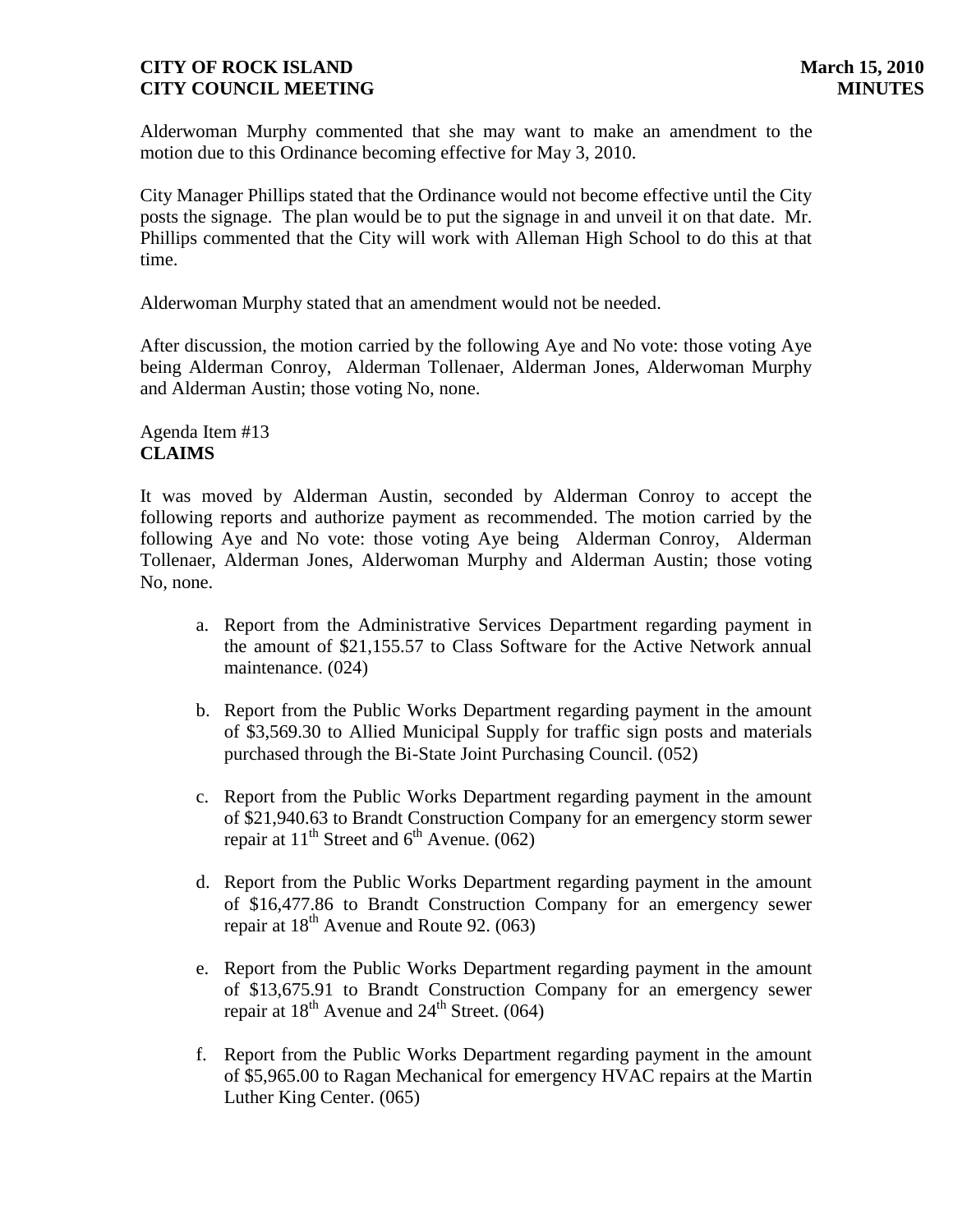g. Report from the Public Works Department regarding payment in the amount of \$3,795.00 to Lange Sign Group for materials for the park signage for the Schwiebert Riverfront Park Bid Release 2 project. (069)

## Agenda Item #14 **Claims for the week of March 5 through March 11 in the amount of \$854,976.60.**

Alderman Conroy moved and Alderman Tollenaer seconded to allow the claims. The motion carried by the following Aye and No vote: those voting Aye being Alderman Conroy, Alderman Tollenaer, Alderman Jones, Alderwoman Murphy and Alderman Austin; those voting No, none.

## Agenda Item #15 **Payroll for the weeks of February 22 through March 7 in the amount of \$1,188,311.64.**

It was moved by Alderman Austin, seconded by Alderman Tollenaer to allow the payroll. The motion carried by the following Aye and No vote: those voting Aye being Alderman Conroy, Alderman Tollenaer, Alderman Jones, Alderwoman Murphy and Alderman Austin; those voting No, none.

#### Agenda Item #16

## **Report from the Public Works Department regarding the purchase of a pipe locator from Ditch Witch-Iowa, Inc. in the amount of \$4,280.00**.

It was moved by Alderwoman Murphy, seconded by Alderman Tollenaer to approve the purchase as recommended. The motion carried by the following Aye and No vote: those voting Aye being Alderman Conroy, Alderman Tollenaer, Alderman Jones, Alderwoman Murphy and Alderman Austin; those voting No, none

#### Agenda Item #17

## **Report from the Public Works Department regarding bids for the purchase of two (2) GPS rover units, recommending the bid be awarded to The Sidwell Company in the amount of \$34,564.60.**

Alderman Conroy moved and Alderman Tollenaer seconded to award the bid as recommended and authorize purchase. The motion carried by the following Aye and No vote: those voting Aye being Alderman Conroy, Alderman Tollenaer, Alderman Jones, Alderwoman Murphy and Alderman Austin; those voting No, none.

#### Agenda Item #18

**Report from the Public Works Department regarding bids for the 2010 Water Service Repair Program, recommending the bid be awarded to Langman Construction, Inc. in the amount of \$20,187.50.**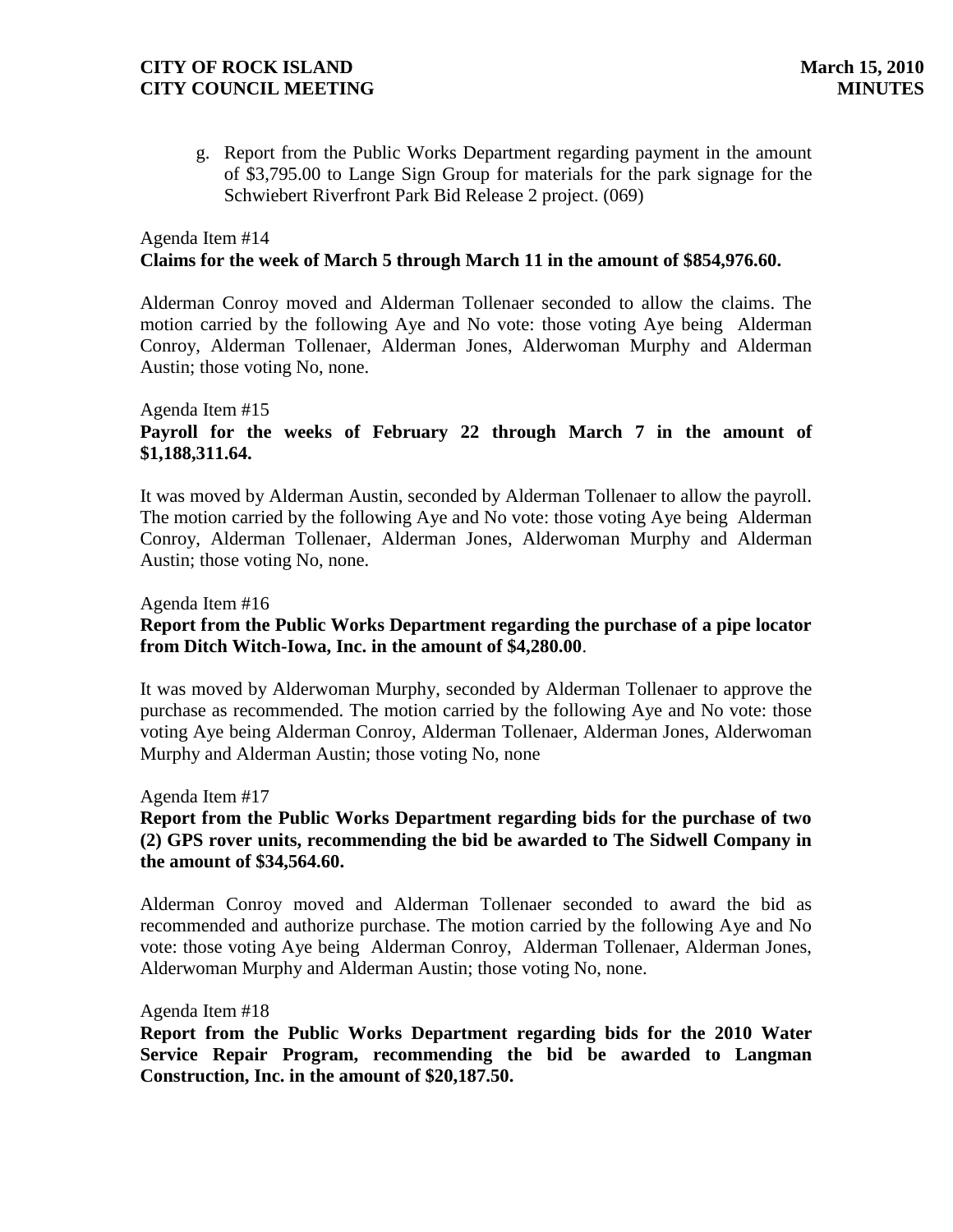It was moved by Alderwoman Murphy, seconded by Alderman Austin to award the bid as recommended and authorize the City Manager to execute the contract documents. The motion carried by the following Aye and No vote: those voting Aye being Alderman Conroy, Alderman Tollenaer, Alderman Jones, Alderwoman Murphy and Alderman Austin; those voting No, none

#### Agenda Item #19

## **Report from the Public Works Department regarding bids for the 2010 Sanitary Lateral Repair Program, recommending the bid be awarded to Langman Construction, Inc. in the amount of \$36,675.00.**

Alderman Jones moved and Alderman Conroy seconded to award the bid as recommended and authorize the City Manager to execute the contract documents. The motion carried by the following Aye and No vote: those voting Aye being Alderman Conroy, Alderman Tollenaer, Alderman Jones, Alderwoman Murphy and Alderman Austin; those voting No, none.

#### Agenda Item #20

## **Report from the Public Works Department regarding bids for Central Fire Station Basement Repair, recommending the bid be awarded to Double S Masonry & Carpentry in the amount of \$102,145.87.**

It was moved by Alderman Conroy, seconded by Alderman Tollenaer to award the bid as recommended and authorize the City Manager to execute the contract documents. The motion carried by the following Aye and No vote: those voting Aye being Alderman Conroy, Alderman Tollenaer, Alderman Jones, Alderwoman Murphy and Alderman Austin; those voting No, none

#### Agenda Item #21

## **Report from the Administrative Services Department regarding a proposed labor agreement between the City and the Fraternal Order of Police, Command Officers Association (COA) for the period of March 22, 2010 through March 21, 2011.**

Alderwoman Murphy moved and Alderman Conroy seconded to approve the agreement as recommended and authorize the City Manager to execute the contract documents. The motion carried by the following Aye and No vote: those voting Aye being Alderman Conroy, Alderman Tollenaer, Alderman Jones, Alderwoman Murphy and Alderman Austin; those voting No, none.

#### Agenda Item #22

## **Report from the Public Works Department regarding the 2009 PCC Street Patching Program contract with Walter D. Laud, Inc., recommending a one year extension until December 31, 2010 in the amount of \$220,000.00.**

It was moved by Alderman Conroy, seconded by Alderman Jones to approve the contract extension as recommended. The motion carried by the following Aye and No vote: those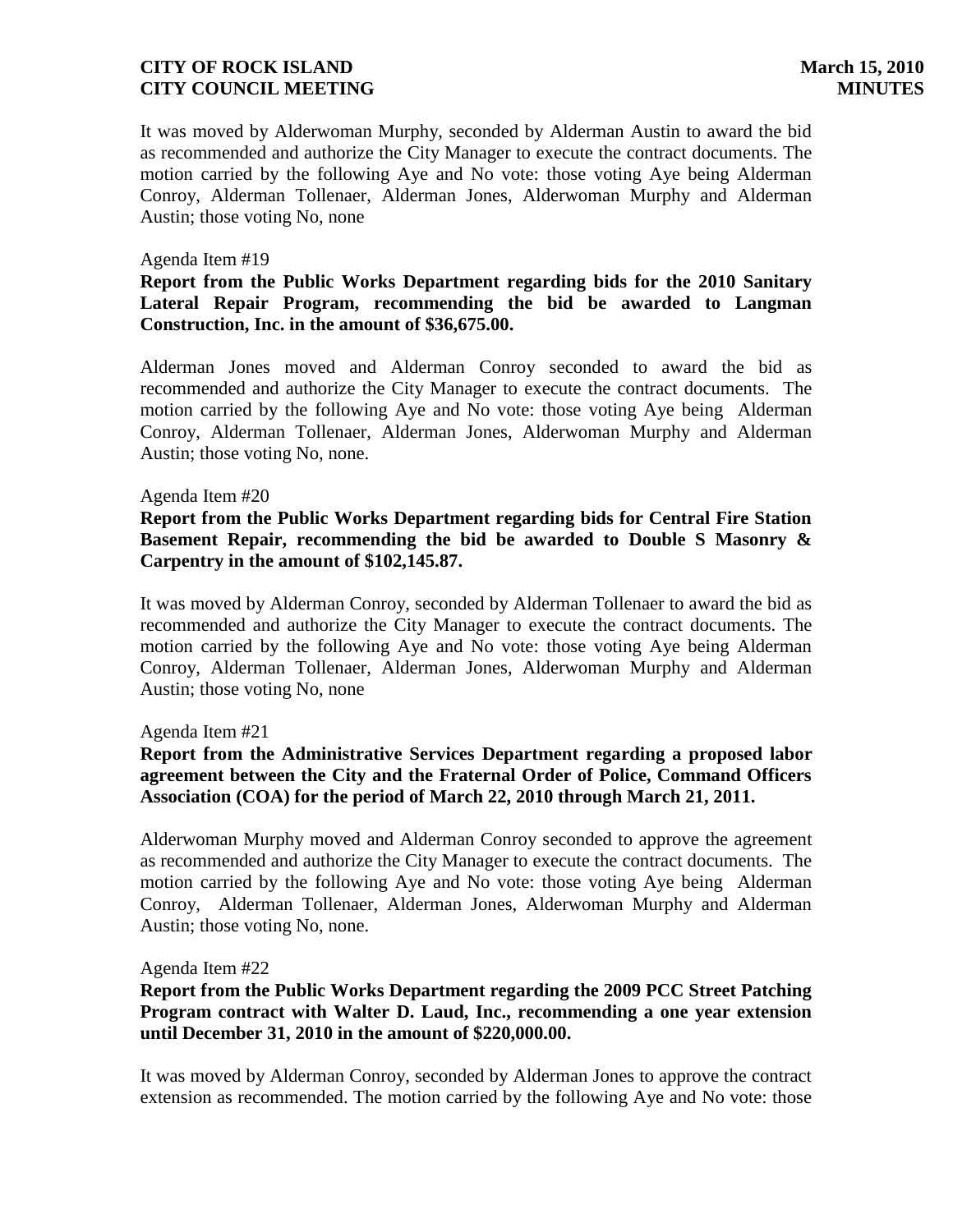voting Aye being Alderman Conroy, Alderman Tollenaer, Alderman Jones, Alderwoman Murphy and Alderman Austin; those voting No, none.

Agenda Item#23

**Report from the Public Works Department regarding the 2009 Brick Street Repair Program contract with Walter D. Laud Inc., recommending a one year extension until December 31, 2010 in the amount of \$80,000.00.** 

Alderwoman Murphy moved and Alderman Austin seconded to approve the contract extension as recommended.

Discussion followed.

Alderman Conroy stated that approximately eight (8) years ago, the Council approved about 10% of the street budget for brick streets. It was noted that this is something that is decreasing in street repair. Alderman Conroy indicated that the City may want to look at something as far as that being City policy regarding brick streets.

After discussion, the motion carried by the following Aye and No vote: those voting Aye being Alderman Conroy, Alderman Tollenaer, Alderman Jones, Alderwoman Murphy and Alderman Austin; those voting No, none.

#### Agenda Item #24

## **Report from the Public Works Department regarding the 2009 Street Joint & Crack Sealing Program contract with New Coat Sealing & Paving, recommending a one year extension until December 31, 2010 in the amount of \$80,000.00**.

It was moved by Alderman Austin, seconded by Alderman Jones to approve the contract extension as recommended. The motion carried by the following Aye and No vote: those voting Aye being Alderman Conroy, Alderman Tollenaer, Alderman Jones, Alderwoman Murphy and Alderman Austin; those voting No, none

#### Agenda Item #25

## **Report from the Public Works Department regarding the Coast Guard Auxiliary lease renewal agreement at Sunset Marina.**

Alderman Conroy moved and Alderwoman Murphy seconded to approve the agreement as recommended and authorize the City Manager to execute the contract documents. The motion carried by the following Aye and No vote: those voting Aye being Alderman Conroy, Alderman Tollenaer, Alderman Jones, Alderwoman Murphy and Alderman Austin; those voting No, none.

#### Agenda Item #26

**Report from the Public Works Department regarding an Ordinance authorizing the City of Rock Island to borrow funds from the Water Pollution Control Loan**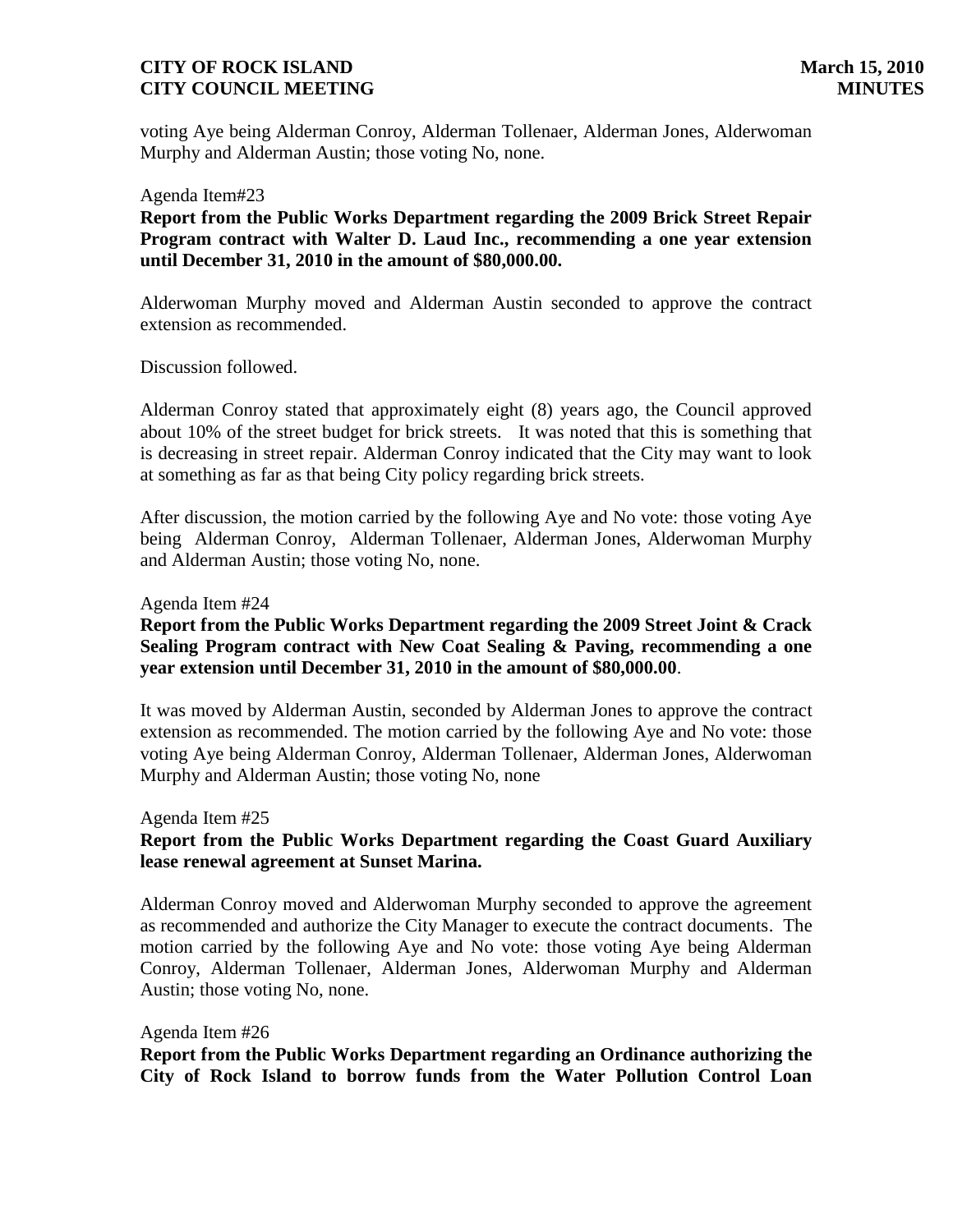## **Program for the Long Term Control Plan construction projects and a Resolution of Intent regarding National Flood Insurance.**

It was moved by Alderwoman Murphy, seconded by Alderman Conroy to consider, suspend the rules and pass the Ordinance and adopt the Resolution as recommended. The motion carried by the following Aye and No vote: those voting Aye being Alderman Conroy, Alderman Tollenaer, Alderman Jones, Alderwoman Murphy and Alderman Austin; those voting No, none

#### Agenda Item #27

## **Report from the Public Works Department regarding a Resolution appropriating \$1,000,000.00 of Motor Fuel Tax funds for street maintenance.**

Alderman Tollenaer moved and Alderman Jones seconded to adopt the Resolution as recommended. The motion carried by the following Aye and No vote: those voting Aye being Alderman Conroy, Alderman Tollenaer, Alderman Jones, Alderwoman Murphy and Alderman Austin; those voting No, none.

#### Agenda Item #28

### **Report from the Finance Department regarding an adjustment to the Fiscal Year 2010 Budget, recommending an adjustment to the Federal Drug Prevention Fund in the amount of \$1,200.00.**

It was moved by Alderwoman Murphy, seconded by Alderman Conroy to approve the adjustment as recommended. The motion carried by the following Aye and No vote: those voting Aye being Alderman Conroy, Alderman Tollenaer, Alderman Jones, Alderwoman Murphy and Alderman Austin; those voting No, none

#### Agenda Item #29

## **Report from the Community and Economic Development Department regarding a request for annexation for the property (Saukie Golf Course) located at 3101 38th Street.**

Alderman Conroy moved and Alderwoman Murphy seconded to approve the request as recommended and refer to the City Attorney for an Ordinance. The motion carried by the following Aye and No vote: those voting Aye being Alderman Conroy, Alderman Tollenaer, Alderman Jones, Alderwoman Murphy and Alderman Austin; those voting No, none.

#### Agenda Item #30

**Report from the Community and Economic Development Department regarding a request from Mr. Dennis Swinford Jr. to apply for a Special Use Permit to operate a motorcycle and ATV four-wheeler accessory business out of his attached garage at 4201 23rd Avenue.**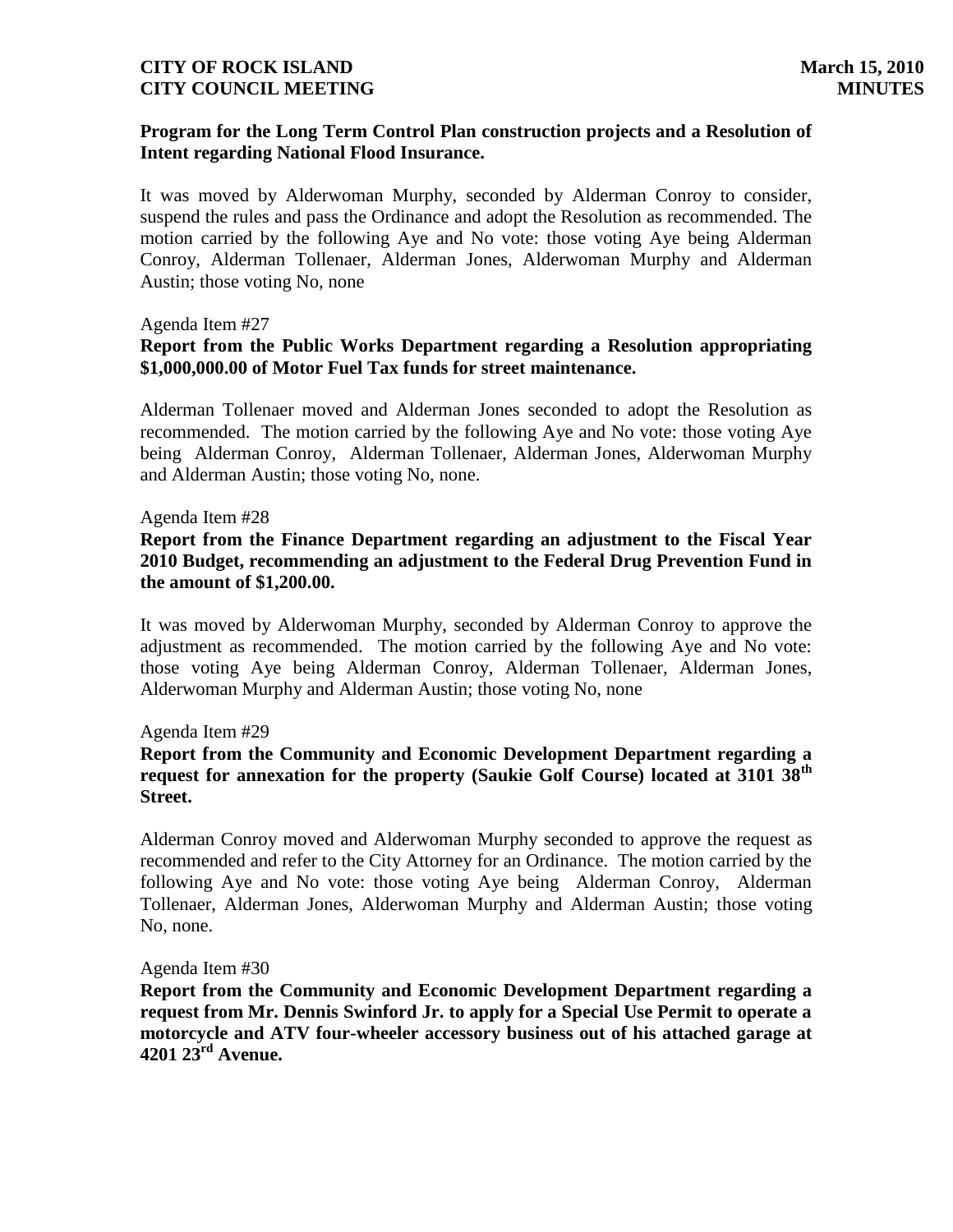It was moved by Alderwoman Murphy, seconded by Alderman Austin to allow for the application of the Special Use Permit as recommended.

Alderman Conroy commented that he may have concerns in the future regarding this item.

After comments, the motion carried by the following Aye and No vote: those voting Aye being Alderman Conroy, Alderman Tollenaer, Alderman Jones, Alderwoman Murphy and Alderman Austin; those voting No, none

#### Agenda Item #31

# **Report from the Mayor regarding a reappointment to the Rock Island County Joint Animal Shelter.**

Alderwoman Murphy moved and Alderman Conroy seconded to approve the reappointment as recommended. The motion carried by the following Aye and No vote: those voting Aye being Alderman Conroy, Alderman Tollenaer, Alderman Jones, Alderwoman Murphy and Alderman Austin; those voting No, none.

Alderman Chuck Austin was reappointed to the Rock Island County Joint Animal Shelter Board for a three (3) year term expiring on March 1, 2013.

Agenda Item #32

## **Report from the City Clerk regarding a Plaza activity permit application for Malarkey's to hold a Bags Tournament fundraiser and band on Saturday, May 1, 2010 from 1:00 p.m. to 10:00 p.m.**

It was moved by Alderman Austin, seconded by Alderman Jones to approve the event for Malarkey's as recommended, subject to the stipulations as stated in the report and subject to complying with all other liquor and Plaza regulations. The motion carried by the following Aye and No vote: those voting Aye being Alderman Conroy, Alderman Tollenaer, Alderman Jones, Alderwoman Murphy and Alderman Austin; those voting No, none

### Agenda Item #33 **Items from the City Manager's Memorandum Packet.**

City Manager Phillips referred to the memorandum included in the memo packet reading road salt purchases.

Mr. Phillips made reference to the announcement that he had distributed earlier regarding a topic that related to the Income Tax. Mr. Phillips stated that a press conference will be held on Friday, March 19, 2010 at 11:00 a.m. in the community room at the Moline Police headquarters building. It was noted that Mayor Pauley along with the Mayor of Moline and the Mayor of Bettendorf will be in attendance. Mr. Phillips stated that the